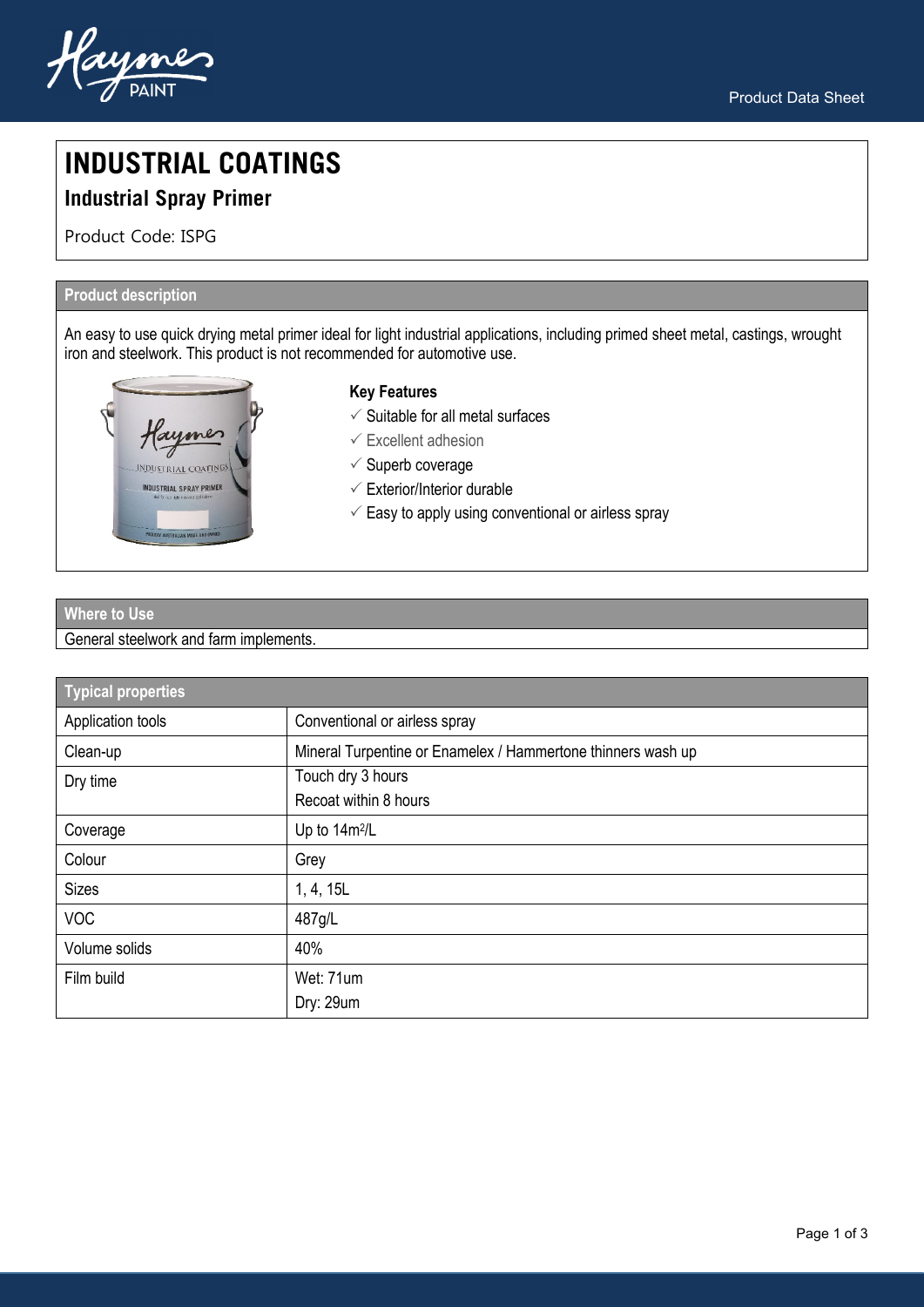| <b>Surface Preparation</b>  |                                                                                                                    |
|-----------------------------|--------------------------------------------------------------------------------------------------------------------|
| <b>Bare Metal</b>           | 1. Remove all grease, dirt and contaminants<br>2. Remove all loose rust by abrasive blasting or mechanical sanding |
|                             | 3. Treat remaining rust with RustLock Derustit Rust Converter                                                      |
|                             | 4. Prime with one coat of Industrial Spray Primer                                                                  |
| Previously painted surfaces | 1. Remove all grease, dirt and contaminants                                                                        |
|                             | 2. Scrape all loose/flaking paint                                                                                  |
|                             | 3. Sand smooth and dust down                                                                                       |
|                             | 4. Sand enamel surfaces thoroughly and wipe clean                                                                  |
|                             | 5. Treat any areas of rust as detailed above                                                                       |
|                             | 6. Prime with one coat of Haymes Industrial Spray Primer                                                           |

# **Application**

- Conventional or airless spray.
- Provide adequate ventilation during use. Do NOT apply if ambient temperature is less than 10°C or greater than 30°C. Surface temperatures must be above 5°C and above the dew point throughout the drying process.
- Stir thoroughly before and during application using a broad flat stirrer.
- Finish with two generous topcoats.
- Drying times quoted assume ambient conditions of 25°C and 50% relative humidity. At cooler temperatures or higher humidity, drying times will be extended.

#### **Thinning**

Thin with Mineral Turpentine or Enamelex thinner to acceptable spray viscosity. As a guide, for conventional spray add up to 200ml of thinner per litre of paint, or up to 100ml of thinner per litre of paint for airless spray.

# **Dangerous Goods Classification**

Highly Flammable Class 3 Packaging Group II UN 1263

# **Storage**

Protect from extremes of temperature. Store between 5°C and 30°C.